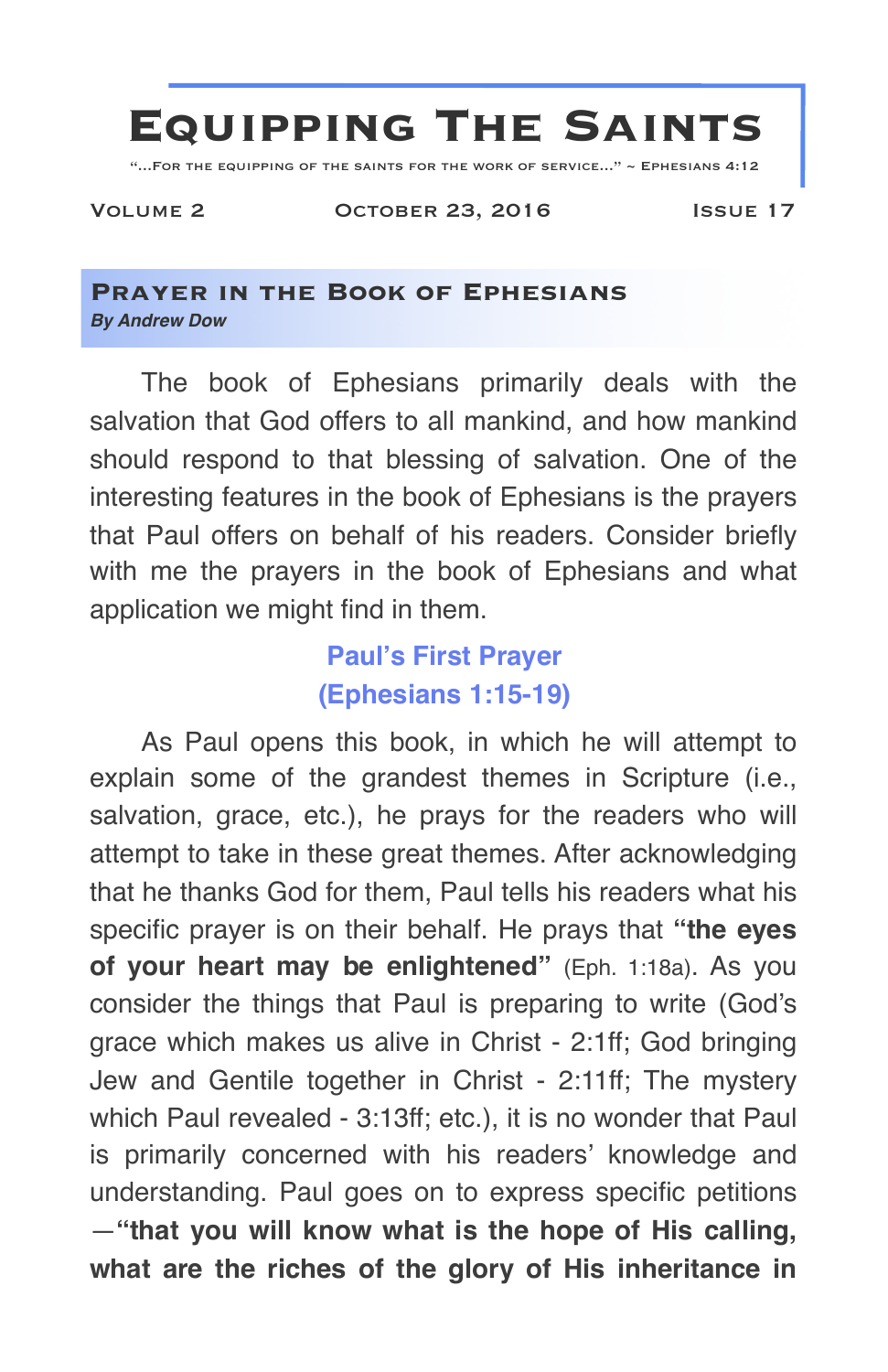**the saints, and what is the surpassing greatness of His power toward us who believe"** (Eph. 1:18b-19b).

## **Paul's Second Prayer (Ephesians 3:14-19)**

This prayer comes as Paul brings the book's first half to a close. He has just explained the greatness of what God has accomplished for all mankind in Christ, and now he offers this prayer on behalf of his readers. He begins by saying, **"For this reason..."** (Eph. 3:14). The reason Paul is praying for his readers, I believe, is because he recognizes the magnitude of what he has just written to them! Paul's second prayer is two-fold: (1) **"That He would grant you... to be strengthened with power... in the inner man"** (Eph. 3:16), and (2) **"that you... may be able to comprehend... the love of Christ"** (Eph. 3:17-18). Paul has just explained what God has graciously done for all mankind in Christ Jesus. It is only natural that he now prays that his readers have the strength to respond properly, and that they fully comprehend what Christ's love means for them.

## **Instructions Concerning Prayer (Ephesians 6:18-21)**

As Paul closes out the book of Ephesians, it's not a prayer he offers on behalf of his readers, but an instruction about the prayers that his readers should offer. He begins by telling them that they should pray **"at all times"** (Eph. 6:18). Furthermore, their prayers should be **"for all the saints,"** and **"on my** [i.e., Paul's] **own behalf"** (Eph. 6:18-19). For what exactly are they to pray? Paul asks that they pray for Him as he tells others about God's great blessings in Christ (Eph. 6:19). I would suggest that their prayer **"for all the saints"** was to be a prayer much like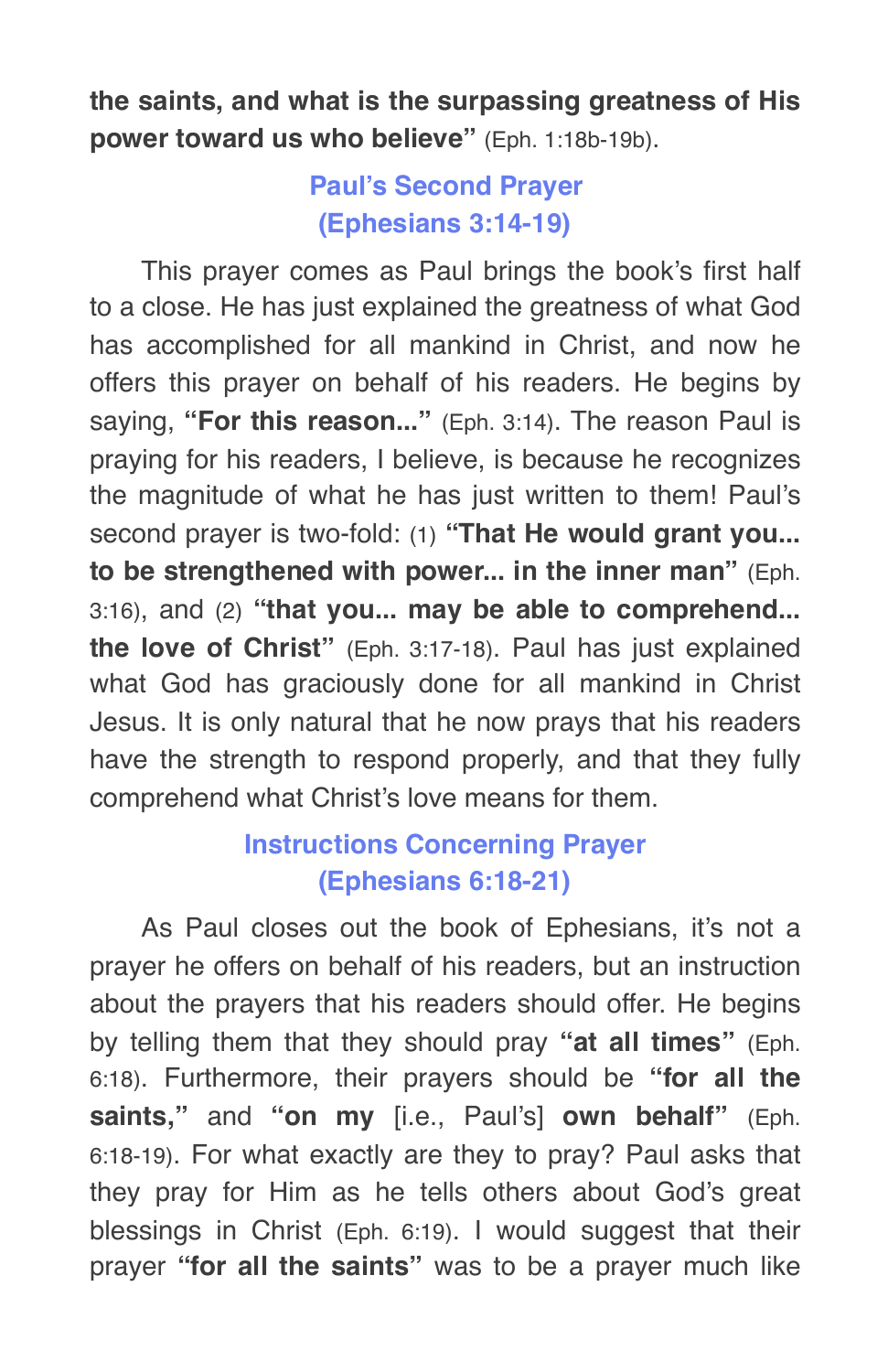Paul's previous prayers: for their understanding of the great things God has done for them.

# **What Can We Learn About Prayer From the Book of Ephesians?**

*First, prayer should be a part of our every day life.* Paul did **"not cease giving thanks"** (Eph. 1:15) and he tells us to **"pray at all times"** (Eph. 6:18). His instruction to the Thessalonians comes to mind: **"Pray without ceasing"** (1 Thess. 5:17). How often do we take these instructions seriously? I wonder what a difference it would make in our lives if we were in a constant state of speaking with the Lord, both in offering Him thanks and praise, as well as in giving Him our needs.

*Second, the content of our prayers is important.* I see nothing wrong with broad, generic prayers (cf. Matt. 6:9-13), but it is interesting to note how specific Paul's prayers were in the book of Ephesians. His prayers directly concerned the situation he was addressing. He was praying that these brethren would grasp the magnitude of the blessing they had received. What more appropriate prayer to make both before and after he explains some powerful principles. Let's enhance our communion with the Lord by expressing our praise and petitions with specific terms rather than generalities.

*Finally, how we pray matters.* Paul instructed his readers to pray **"with all power and... with all perseverance"** (Eph. 6:18). What's more, when we read Paul's two prayers in retrospect, we see that this is exactly how he prayed. Paul prayed with power—he knew these things were going to be difficult to understand, but he prayed confidently! In the same way we are told (in the